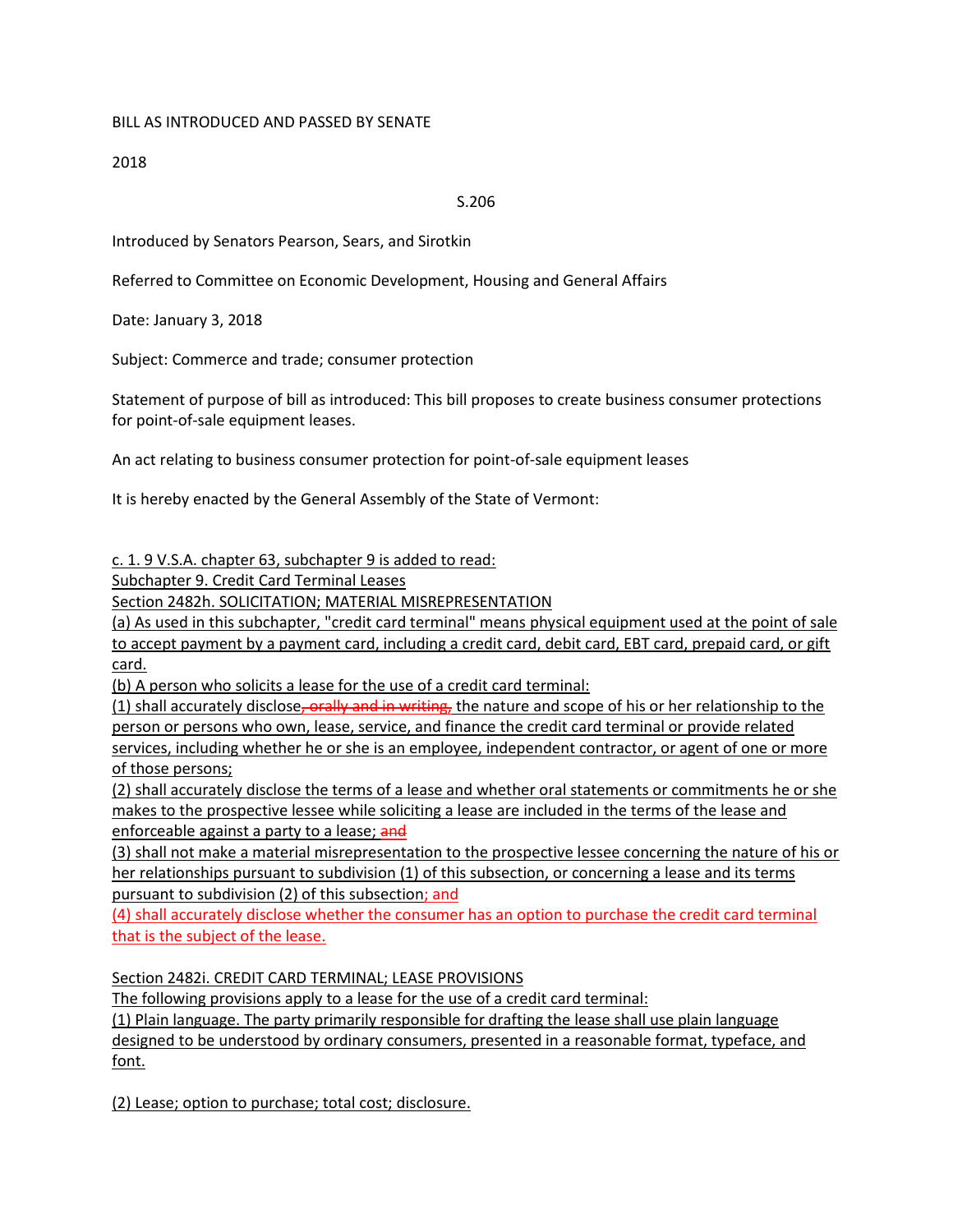(A) The lease shall specify whether the consumer has an option to purchase the credit card terminal that is the subject of the lease, and if so, the purchase price and terms.

(B) If the lessor does not offer the option to purchase the credit card terminal, the lease shall include a disclaimer that the lessee may be able to purchase the same or a similar credit card terminal from another source.

(A) The lease shall specify the terms of the lease, the total price to lease, as well as additional fees that may be charged. and shall provide a cap on the total cost the lessee is required to pay to use the credit card terminal, which shall not exceed 300 percent of the lessor's original purchase price for the credit card terminal or, if the lessor is the manufacturer of the credit card terminal, its total cost of manufacture.

(3) Relationship to processing services and fees.

(A) The lease shall not include terms governing credit card processing services or fees, which shall be the subject of a separate agreement between the lessee of the credit card terminal and the processing service provider.

(B) The lease shall clearly disclose that the lessee has no obligation to contract or negotiate with the lessor, or any affiliate, for processing services or fees.

(C) A lessor shall not condition the terms of the lease, or increase the total cost to lease or purchase the credit card terminal, based on whether the lessee agrees to contract with the lessor, or any affiliate, for processing services.

(4) Contact information. The lease shall clearly and conspicuously identify the lessor of the credit card terminal and the name, mailing address, telephone number., and relationship to the lessor of: (A) the person to whom the lessee is required to make payments for the credit card terminal; (B) the person whom the lessee should contact with questions or problems concerning the credit card terminal;

(C) the person to whom the lessee should deliver the credit card terminal for return or repair; and (D) the sales representative or other person acting with actual or apparent authority on behalf of the lessor to solicit the lease.

(5) Record keeping. A lessor shall retain the following information a copy of the lease in electronic format or hard copy for not less than four years after the lease ends.

(A) the lease; and

(B) a record that establishes the lessor's original purchase price for the credit card terminal or, if the lessor is the manufacturer of the credit card terminal, its total cost of manufacture.

(6) Prohibited provisions.

(A) If the judicial forum chosen by the parties to the lease is a forum that would not otherwise have jurisdiction over the lessee, the choice is not enforceable.

(B) A lessor shall not collect any charge or fee for business personal property tax on the credit card terminal unless the tax is actually imposed.

(7) Duty to provide lease; right to cancel.

(A) A lessor shall have the duty to provide a copy of the executed lease to the lessee.

(B) A lessee shall have the right to cancel a lease not later than 45 days after the lessor provides a copy of the executed lease to the lessee.

Section 2482j. VIOLATIONS